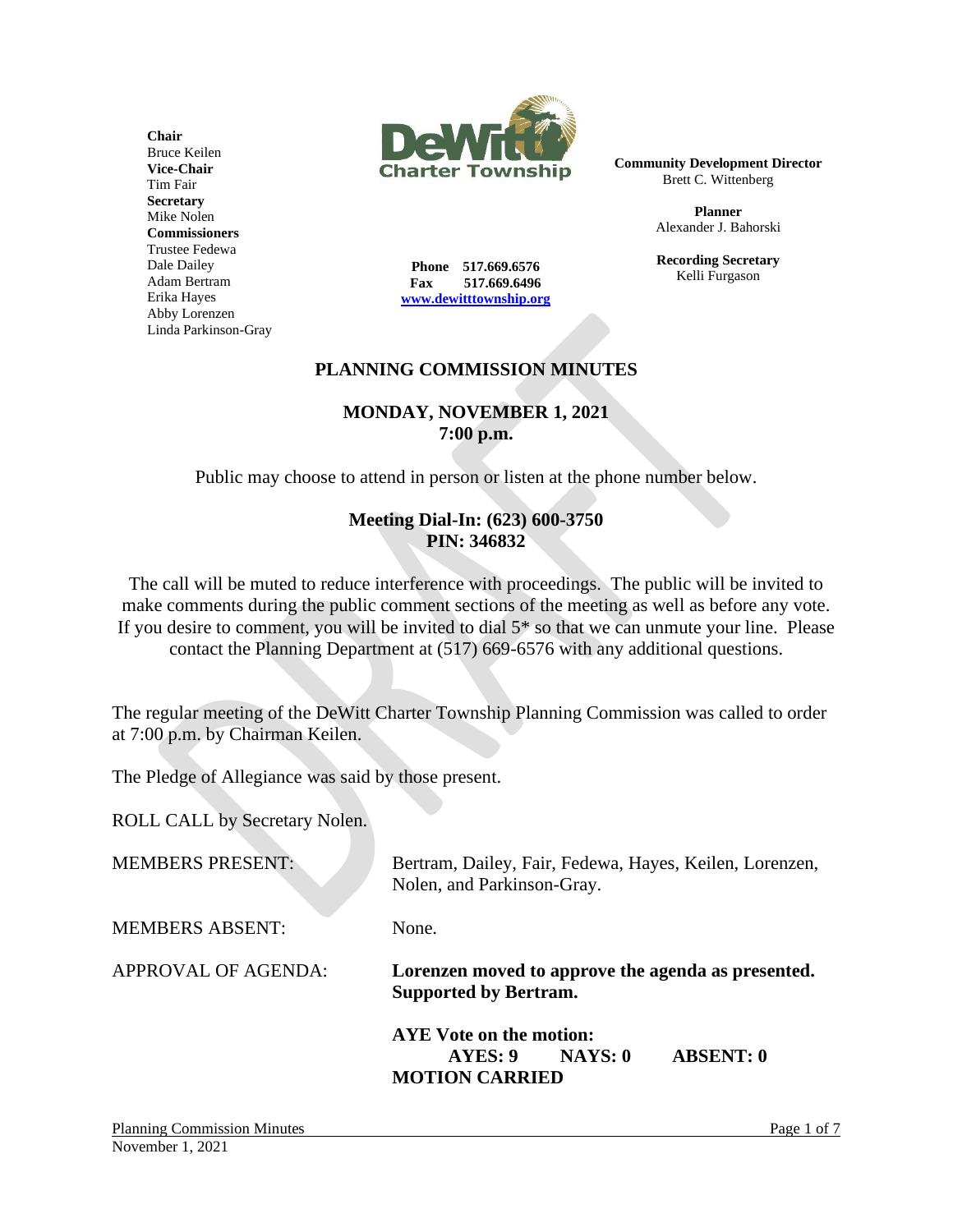| <b>APPROVAL OF MINUTES:</b> | Lorenzen moved to approve the October 4, 2021<br>meeting minutes as presented. Supported by Dailey.                                                                                                                                                                                                                                                                                                                                                                                                                                                                                                                                    |
|-----------------------------|----------------------------------------------------------------------------------------------------------------------------------------------------------------------------------------------------------------------------------------------------------------------------------------------------------------------------------------------------------------------------------------------------------------------------------------------------------------------------------------------------------------------------------------------------------------------------------------------------------------------------------------|
|                             | <b>AYE</b> Vote on the motion:<br>AYES: 9<br>NAYS: 0<br><b>ABSENT: 0</b><br><b>MOTION CARRIED</b>                                                                                                                                                                                                                                                                                                                                                                                                                                                                                                                                      |
| <b>CORRESPONDENCE:</b>      | None                                                                                                                                                                                                                                                                                                                                                                                                                                                                                                                                                                                                                                   |
| <b>INTRODUCTIONS:</b>       | Chairmen Keilen welcomed new Commissioner Linda<br>Parkinson-Gray back to the Township. Parkinson-Gray<br>thanked the Commission for the opportunity to serve the<br>Township in a new way. She is grateful, proud, and<br>honored to be in this new role after spending 23+ years as<br>the Administrative Assistant in the Townships Planning<br>Department.<br>Chairman Keilen also welcomed new Township Planner<br>Alex Bahorski. Bahorski thanked the Commission and<br>stated that he previously worked as a Planner in North Port,<br>FL but is a Michigan native and is glad to be back home<br>and working for the Township. |
| <b>PUBLIC COMMENTS:</b>     | None                                                                                                                                                                                                                                                                                                                                                                                                                                                                                                                                                                                                                                   |
| <b>UNFINISHED BUSINESS:</b> | None                                                                                                                                                                                                                                                                                                                                                                                                                                                                                                                                                                                                                                   |

NEW BUSINESS:

**I. SITE PLAN REVIEW 21-150007 MCAP DEWITT PROPCO,** to be allowed to construct an approximately 20,500 sq. ft. addition and associated improvements to the existing assisted living facility on approximately 6.61 acres located on the west side of S. US 27, north of Stoll Road, south of W. Solon Road, east of Myers Road, part of the northwest ¼ of the southeast ¼ of Section 21 of DeWitt Charter Township (parcel #050-021-400-115-00 and part of parcel #050-021-300-045-50)

Chairman Keilen asked for the staff presentation.

Community Development Director & Planner, Brett Wittenberg, reviewed the request from MCAP DeWitt Propco for the construction of an approximately 20,500 sq. ft. addition and associated improvements to the existing assisted living facility.

Wittenberg reminded the Commission that a few months ago this applicant received approval for a rezoning request for part of a parcel to the west of the property to be rezoned to PO (Professional and Office Services).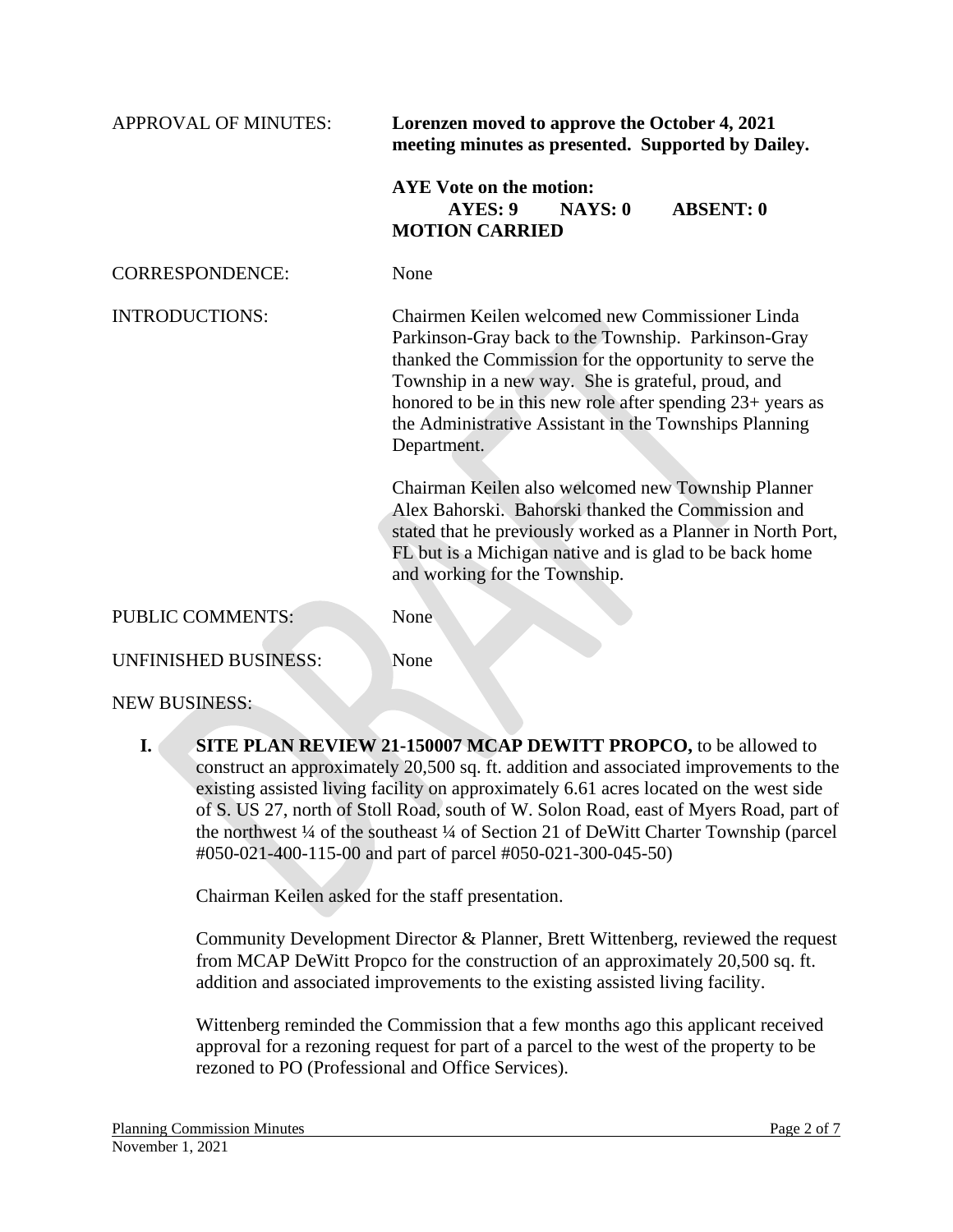Wittenberg noted that as part of the application process he has had conversations with the applicant regarding landscaping. The applicant has provided two landscape plans; one that meets the strict criteria of the Ordinance and an alternate plan with requested reductions of approximately 20% in landscaping. To the east and south there is existing vegetation adjacent to the property. With the proposed alternate plan, they will provide additional landscaping along the west side. Staff isn't overly concerned given that the property to the west is currently A (agricultural) in a PA 116 so it would be difficult removing that property for any development. Staff is of the opinion that with the existing vegetation, the reduction meets the intent of the zoning ordinance.

In 1997, the existing adult care facility was granted a variance to the required 10 acres of the site and that variance carries over.

The property is zoned PO (Professional and Office Services). Immediately adjacent properties are; Residential and Vacant with an A (Agricultural) zoning to the East, Residential with an A (Agricultural) zoning to the South & West, and R-O-W and Residential with an R-6 (Single and Tow Family Residential) zoning to the North.

Staff is of the opinion that the proposed Site Plan does meet the requirements of Section 4.22 of the Zoning Ordinance and recommends the Planning Commission approve Site Plan Review 21-150007 from MCAP DeWitt Propco based on the conditions as outlined in the Staff Report.

Wittenberg offered to answer any questions and noted that a representative for the applicant was present and the applicant has called in.

Chairman Keilen asked if there were any Commissioner questions for the Staff.

Commissioner Fair noted that there are residential homes to the north, nothing east to Old 27, and asked how far south the next residential area is?

Wittenberg stated it is quite a ways.

Commissioner Bertram asked about signage for the new entry road.

Wittenberg stated that there will be new signage but that isn't under consideration as part of this application.

Applicant Representative, Andy McLeod, mentioned that they will be addressing the dangerous turn by moving the drive to the west and they will add signage in that open zone.

Commissioner Lorenzen asked if they were taking the current drive out completely.

McLeod said they are.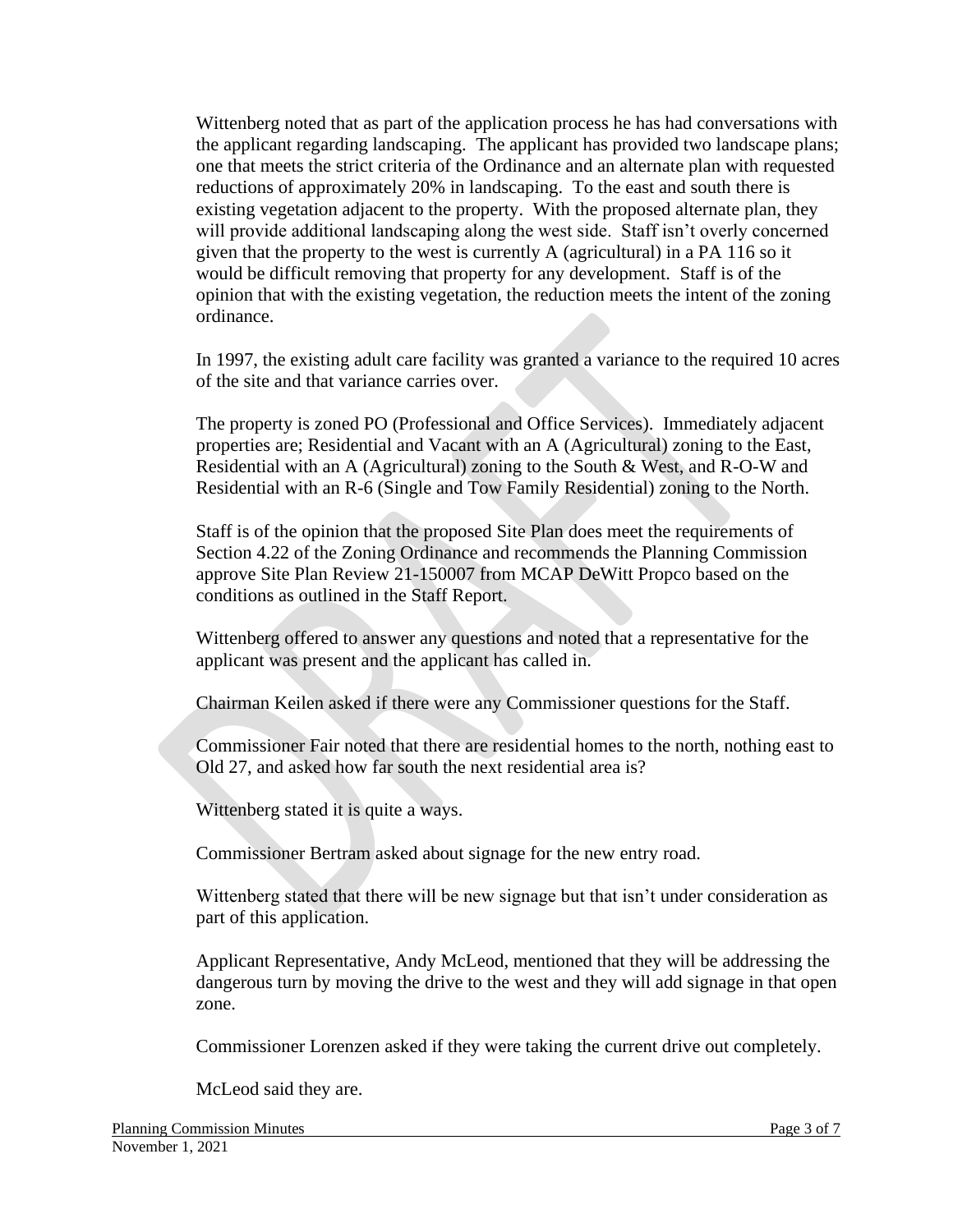Chairman Keilen asked McLeod if he had anything to add.

McLeod stated that he is the architect for the project and that the company's mode of operation is to right size the facility making it more efficient and offer better living conditions.

Commissioner Fair asked how many residents are at the facility now and how many can there be with the new addition?

McLeod stated that he believes there are 50 now and occupancy will increase to about 85 with the addition.

Chairman Keilen asked if there were any other questions for the applicant. There were none.

Chairman Keilen asked if there were any comments from callers.

Applicant, Kevin Willis, thanked the Commission for taking the time to hear their request and stated that they are looking forward to working together with the Township in the future.

Chairman Keilen thanked MCAP for investing in DeWitt Charter Township.

Commissioner Lorenzen noted that she doesn't mind the reduction but the area by the proposed new drive looks pretty bare and the purpose of the landscaping is to make it look nice so she is wondering if there will be some landscaping in that area near Solon Road that people actually use.

Willis stated that the area is being held for potential signage to direct attention to the new entrance. They intend to landscape the area and beautify it but want to be sure not to obscure things so there's no meaningful way to put signage there.

Wittenberg noted that staff will work with the applicant on the signage aspect.

Commissioner Bertram asked if there is a requirement that all landscaping needs to be on the property lines? He noted that having it closer to the drive would break it up a bit.

Wittenberg stated that is one thing they have discussed is relocating some of the landscaping, and yes, there is a requirement that landscaping should be within the required buffer yard and that in the past the Planning Commission has given staff the flexibility to do clusters and groups to avoid a more linear appearance.

Trustee Fedewa noted that having the landscaping follow the nice gentle curve of the drive would look nicer than having it in a straight line away from the curve of the drive.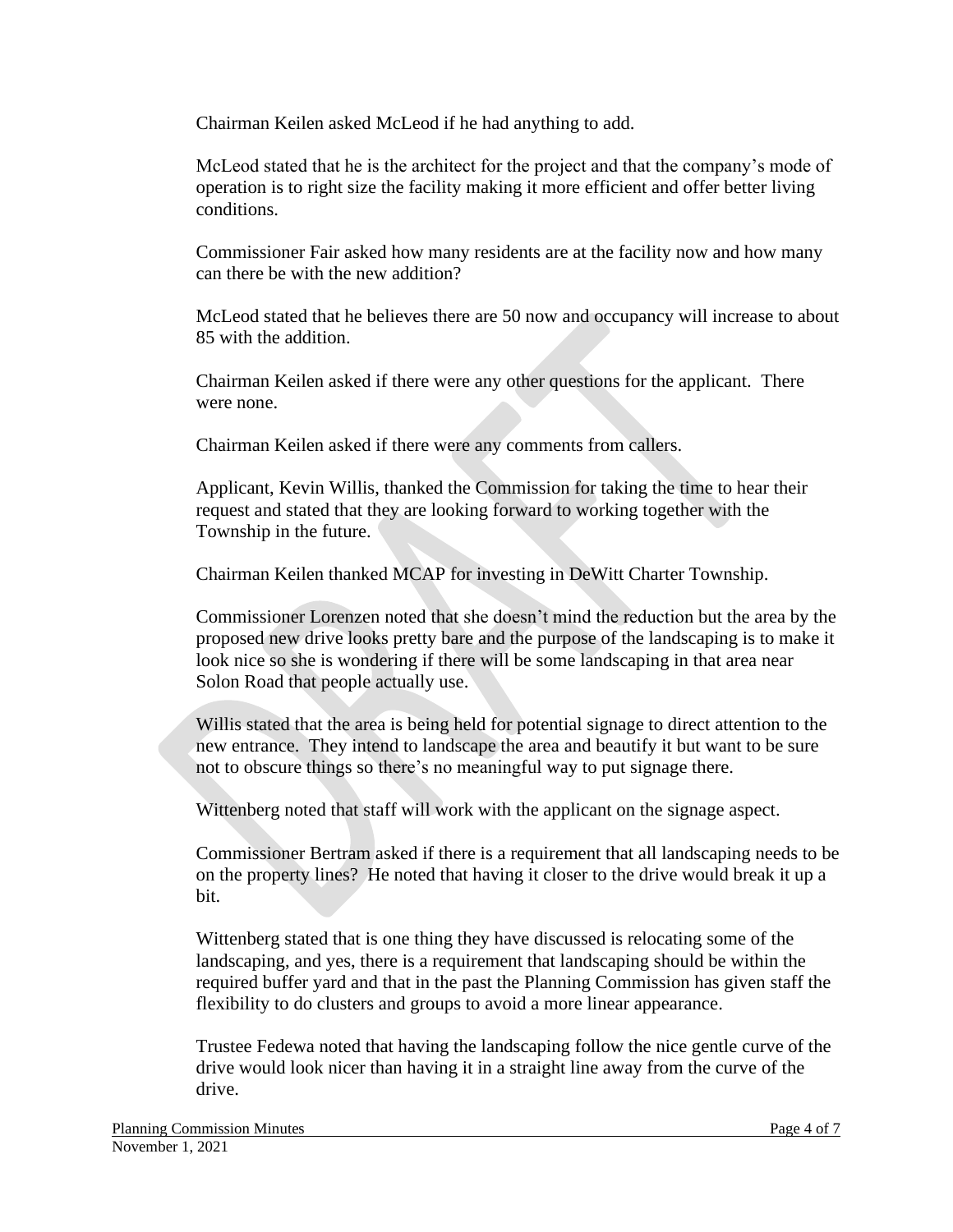Chairman Keilen asked if there were any other comments or questions. There were none.

**Fair moved to approve Site Plan Review 21-150007 from MCAP DeWitt Propco to construct an addition to the existing institution for human care, as described and defined in the application materials. Approval is subject to the following conditions:**

- **1. Approval is contingent upon a lot line adjustment that incorporates the 2.42 acres that were previously rezoned.**
- **2. The applicant will comply with the Clinton County Drain Commission requirements regarding storm drainage prior to construction.**
- **3. The applicant will comply with the Southern Clinton County Municipal Utilities Authority requirements regarding sanitary sewer prior to construction.**
- **4. The applicant will comply with the Fire Department conditions of approval.**
- **5. That the applicant will satisfy the requirements of all required reviewing agencies.**
- **6. That they applicant will comply with any other Federal, State, Country, or Township regulations.**

**Supported by Parkinson-Gray.**

**Commissioner Bertram asked if they need to provide the Planning Department direction as a consensus to be able to work with the applicant on the landscaping per the alternate landscaping plan.**

**Fair moved to add a 7th condition to the motion to allow staff the ability to work with the applicant regarding the landscaping.**

**Supported by Parkinson-Gray.**

**ROLL CALL Vote on the motion: AYES: 9 NAYS: 0 ABSENT: 0 MOTION CARRIED**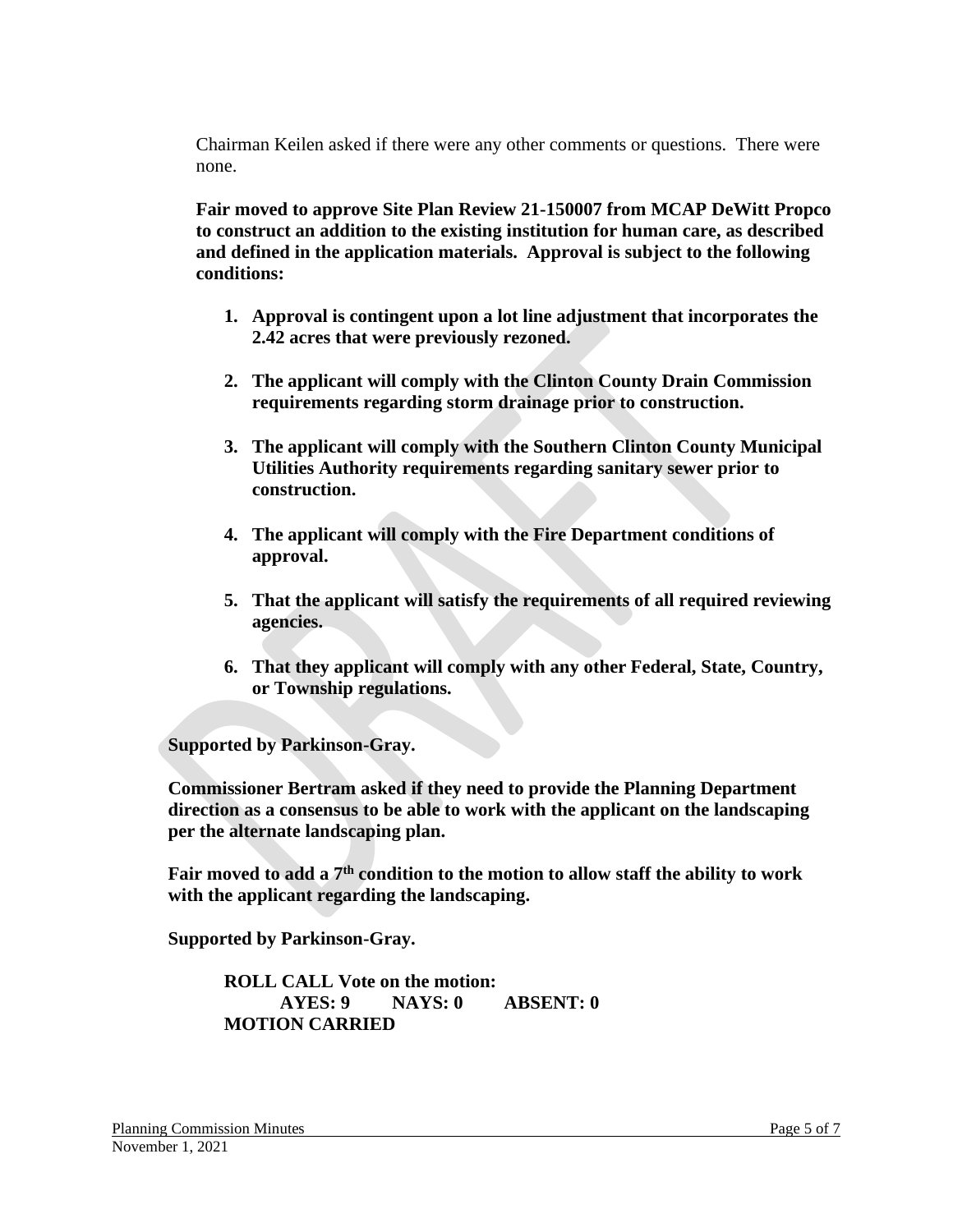Commissioner Lorenzen asked if they would be tearing down the back building.

McLeod noted that the buildings will stay but will be connected.

Trustee Fedewa asked about the numbering sequence that doesn't make sense.

McLeod stated that there would be one address.

EXTENDED PUBLIC COMMENTS ON NON-AGENDA ITEMS: (Must be made from the podium)

## REPORTS:

- I. Trustee: Trustee Fedewa updated the Commission on the 2022 Budget process. The Budget was presented and will be ready to be adopted at the next Board meeting. He also noted that the Township has received part of the \$1.5 million dollars allocated through the American Rescue Plan Act. There are very strict rules on how this money can be spent and no one knows the rules. The money is in the bank and can earn interest. There is some time for the Township to decide what to use the money for and the Township has roughly 2 years to spend it. He noted that they last two Board meetings have been very well attended by the public due to the Remy-Chandler Drain assessment (there was lengthy discussion on this topic). In addition, he noted that the Township has hired a new Code Enforcement Officer that will work part time.
- II. Zoning Board of Appeals: Commissioner Bertram stated that there was an October meeting to hear the case of a resident on Old 27, south side of the river, east side of Old 27, near the church. The resident was seeking some relief on the setback to build an addition on his garage. The northside of his garage is within feet of the flood zone which is why he needed the variance. His residence is on a private road and given his situation the Board approved his request. There will be no meeting in November.
- III. Committees & Staff: Community Development Director Wittenberg noted that the Planning Department is now at full staff with the addition of Planner Alex Bahorski. Alex has been with the Township for a week and is doing a great job.

### DISCUSSION:

Commissioner Fair noted that in the last meeting there was quite a bit of background noise from the call-ins and that tonight was much better. He thanked those who helped make that happen.

Wittenberg stated that we didn't really do anything but there was only one caller who was quiet and we are using the tablet now.